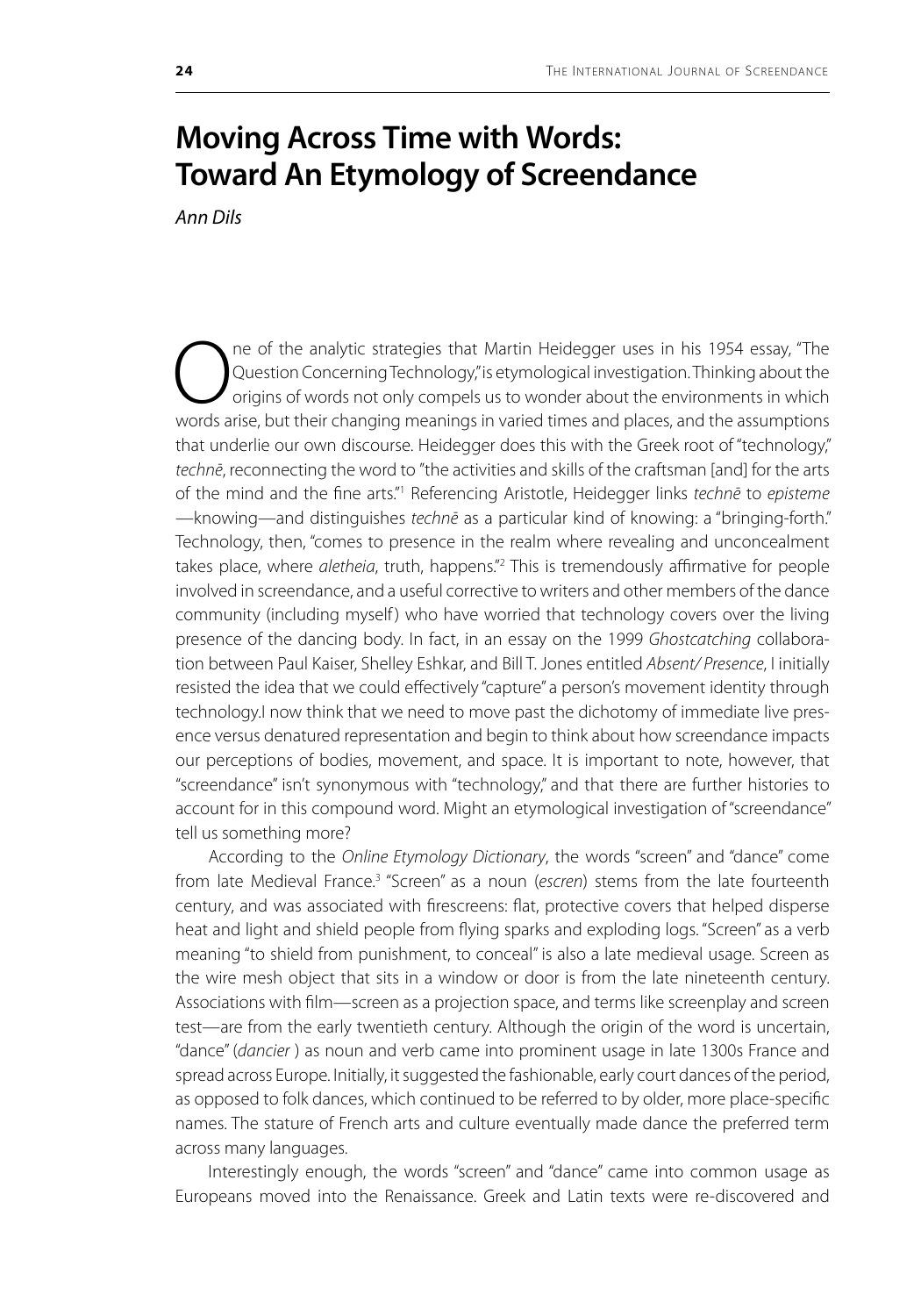through the influence of ancient thought, people began to understand themselves differently, moving away from religion and toward humanism with its emphases on secular life and individual thought and discovery. Both words suggest the employment of technologies to facilitate intellectual, social, and artistic experiences and stimulate ideas, or, echoing Heidegger, as means of revealing. Firescreens had to do with safety, but also with moderating the light in a room, helping people to see the books made more broadly available through Gutenberg's new printing process. Court dance was a means of personal refinement and a political tool. Like screendance today, court dance employed the latest technologies (in clothing design and movement training as opposed to digital technologies) and, through the technologies of print and travel, helped disperse new practices in social and art dance.

In the early twenty-first century (for some the beginnings of posthumanism), screen and dance are nested together as "screendance." No longer an adaptation of live dance to the screen, screendance is its own art form with interconnections to many contemporary arts practices, among them feature films, documentaries, art films, computer games, and digital installations. Early well-known works such as *Ghostcatching* and the Cunningham/ Kaiser/Eshkar collaboration *Hand-drawn Spaces* (1998), are now joined by Akram Kahn and Rachel Davies's *Loose in Flight,* and projects such as David Michalek's *Slow Dancing* and Ohio State University/ William Forsythe *Synchronous Objects*. The etymologies of "screen" and "dance" help me think about this more recent history more richly. While screendance is an art experience created for a particular space, it is also a means of restructuring our experience of screens and our perceptions of dancing.

I return to *Ghostcatching*, watching excerpts of it on the website of the new digital design group that Eshkar and Kaiser formed with Marc Downie, called OpenEnded Group.<sup>4</sup> What truth is brought forth as I watch *Ghostcatching* in 2011? Am I aware that perceptual concerns have filtered into, or out of, my understanding of the work? Once my primary concern was with virtual space as a representation of real space, with how the hand-drawn, multicolored ghosts of Bill T. Jones echo live experiences of his dancing. Representations of the body's responses to gravity and to "the floor" were special concerns. Now I am more interested in watching the bodies as they inhabit the screen. In an opening sequence, one of the ghosts seems to push the edge of the screen, dancing out of its frame. Then the screen seems to shift, readjusting to reframe the ghost. Then there is a kind of gracious acknowledgement of this accommodation with the ghost pausing to lift its face towards the top of the screen as a hand reaches just to another edge. At other points, the ghost seems to hang from the top of the screen. The designer has created a duet between body and movement, space and frame. What's important? Top, bottom, or edge? The frame as enclosure or as opening to infinite space? The arms and head inscribe the space; the legs and pelvis, once my focus as indicators of the body's fight with gravity, are barely noticed. The absence of the real filters out or at least shifts over, as virtual space—as created by artists; as recreated through perception—filters in and becomes more present.

At several points a large ghost just begins to fade from view as a new ghost appears. I get a sense of depth from this, but it also makes me aware of a perceptual habit that perhaps I've always had, but have not articulated. Ghosts of other performances, and of images and ideas from many mediums and experiences, are perceived in and contribute to the meanings of dances. But dances are also self-referential, and I find myself keeping